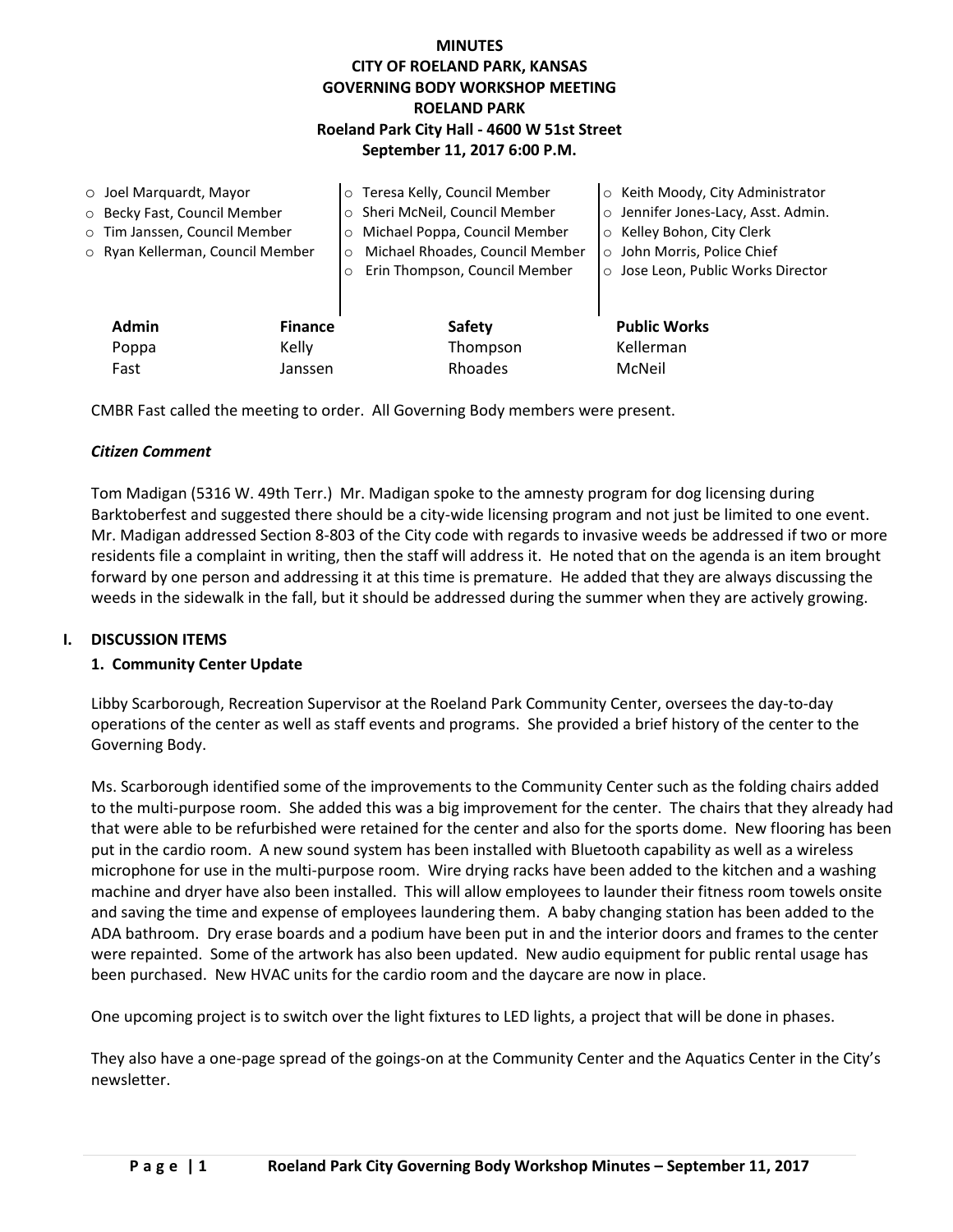Programming highlights at the Community Center included more than 300 programs and events last year. They have added, along with computer tutoring class, a cellphone tutoring for a large 50-plus population.

The Healthy Halloween Spooktacular was a free event on October 28<sup>th</sup>. Upcoming is the Holiday Marketplace, an event geared towards children shopping for their family members. Volunteers help the children make their selections and also help wrap the presents. This year's spring break and summer camps were primarily full with wait lists. They have also had successful Special Populations programs this year. The Community Center also has shared services and programs with other organizations working with the Johnson County Election Office as a place to vote and providing space for the AARP safe driving course. A local podiatrist as well as Kansas City Legal Services also utilizes space at the center. During the summer months, children's meals are served through Harvesters.

Ms. Scarborough then provided the rental statistics for 2017 as outlined in the agenda packet.

CMBR McNeil asked if there are plans to get a new stove for the Community Center. Ms. Scarborough said some of the troubles have been fixed, but there is currently not a plan for a new one.

CMBR Fast commented that there is great programming at the center and excited to see the new chairs. She said everything looks wonderful.

Ms. Scarborough thanked the Governing Body for their support of the Community Center.

# **2. Review Logo Options with Vireo**

Lindsey French from Vireo presented four concepts to the Governing Body seeking their input in the hopes of getting a clear focused idea on design concept.

CMBR Poppa said he liked Concept 1 with the roots growing out of the circle and they are not confined as well as the new buds. CMBR Kelly agreed she liked the second design on Concept 1. CMBR Thompson added that she liked the second drawing on Concept 1 and also that it lends itself to the motto possibility of "rooted in community."

CMBR Kellerman said he did not like Concept 1, but preferred the second drawing on Concept 3 and likes the "you're home" motto.

Mayor Marquardt added that he liked the second drawing with brown roots on Concept 1, but also liked the first drawing on Concept 2. He said it is straightforward and feels good.

CMBR Rhoades agreed with the Mayor that Concept 2 was his favorite as well. Concept 1 would be his second pick.

CMBR Janssen liked Concepts 1 and 3. He liked the organic colors in Concept 1 and the broken circle. He added he likes the script on Concept 3.

CMBR McNeil loved the first drawing on Concept 3. Out of all that she was looking for this one really reached out to her. Her second choice would be Concept 1.

CMBR Fast liked Concept 3 and liked the wording of being established in 1951 as well as the 50s retro look. She really liked the tree, but said the family is so big. She would like to have it more integrated with Concept 2 and a more 50s look. She does not like the "lollipop" trees on Concept 2.

Lindsey French did state that the logos would lend well to stationery and embroidery and various types of artwork.

After some discussion the Governing Body gave their initial preferences.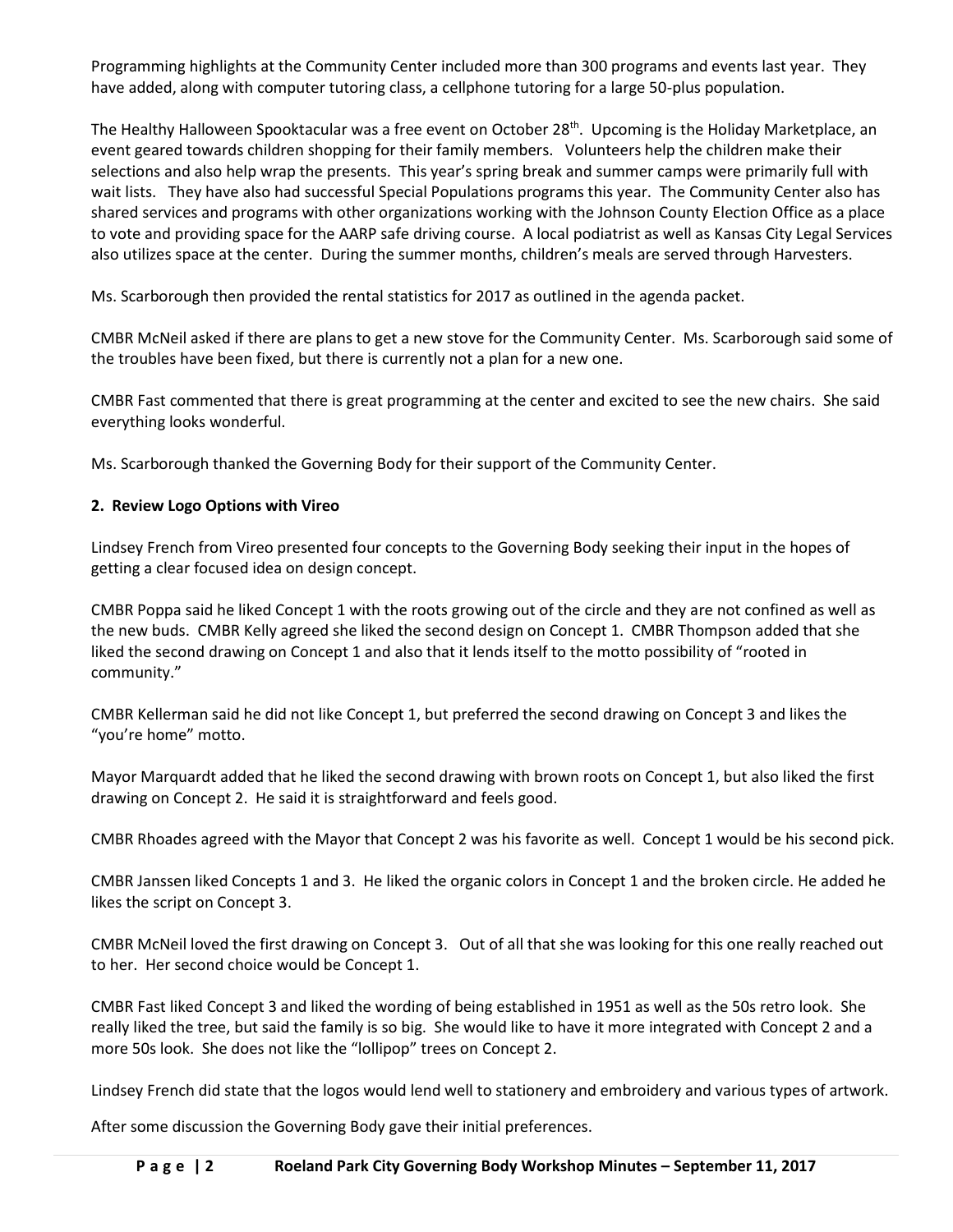Concept 1 - CMBR Poppa, CMBR Kelly, CMBR Thompson

Concept 2 - Mayor Marquardt, CMBR Rhoades, CMBR Fast

Concept 3 - CMBR Kellerman, CMBR Janssen, CMBR McNeil

There was also a discussion on the family dynamic shown in the sample motto.

As a way to narrow down the selection the Governing Body voted on their least favorite

Concept 1 - CMBR Kellerman

Concept 2 - CMBR McNeil - 2, CMBR Janssen - 2,

Concept 3 - Mayor Marquardt, CMBR Rhoades - 3, CMBR Thompson - 3, CMBR Kelly - 3, CMBR Poppa - 3

No one liked the Concept 4 design.

By process of elimination they decided to eliminate Concepts 3 and 4.

Ms. French will move forward with Concept 1 and 2 and developing some more choices.

# **3. Sidewalk Master Plan Update - Resolution 654**

Public Works Director Leon discussed the work being done updating the 2017 Sidewalk Master Plan. They have been able to work with BikeWalkKC, who has been very instrumental in putting together a pedestrian-bike-walk infrastructure strategy document.

Ben Bachwirtz from BikeWalkKC said he is dedicated to making the Kansas City region safer and more accessible for all types of transportation. He presented a community overview of the Pedestrian-Bicycle Infrastructure Strategy focusing on a safe and comfortable facility, a direct continuous path to major destinations in the city and then connecting the more core destinations to residents.

Public Works Director Leon showed the prioritization of sidewalks that includes a missing stretch that fits into the proposed network connection, which is first priority when taking into consideration the Roe 2020 project.

Public Works Director Leon thanked BikeWalkKC for helping to develop the background and all their research. He requested the Governing Body to implement program through Resolution 654.

CMBR McNeil asked the City to do their homework on the impact of sidewalks because when they were installed on her street it flooded and did structural damage to the house.

CMBR Kellerman asked why there was a high priority on the west side of Roe Boulevard and not the east side. Mr. Leon said the west side has been designated as the shared use path.

CMBR Kelly said she supports the shared use wider path as people are more likely to use safe spaces and having a wide bike path on Roe would make the city more accessible to everyone.

There was agreement to move this item to New Business at the next Council meeting to continue the discussion.

# **4. Barktoberfest Ordinance and Amnesty for Late or Failure to Register Pets**

CMBR Thompson said this event is a good opportunity and encourages more people to register their pets.

CMBR Kellerman said he did not see this as a very good process especially to those who are unable to attend the event, or that amnesty is not given for other programs.

CMBR Kelly if they offer this every year, it does not encourage anyone to register on time.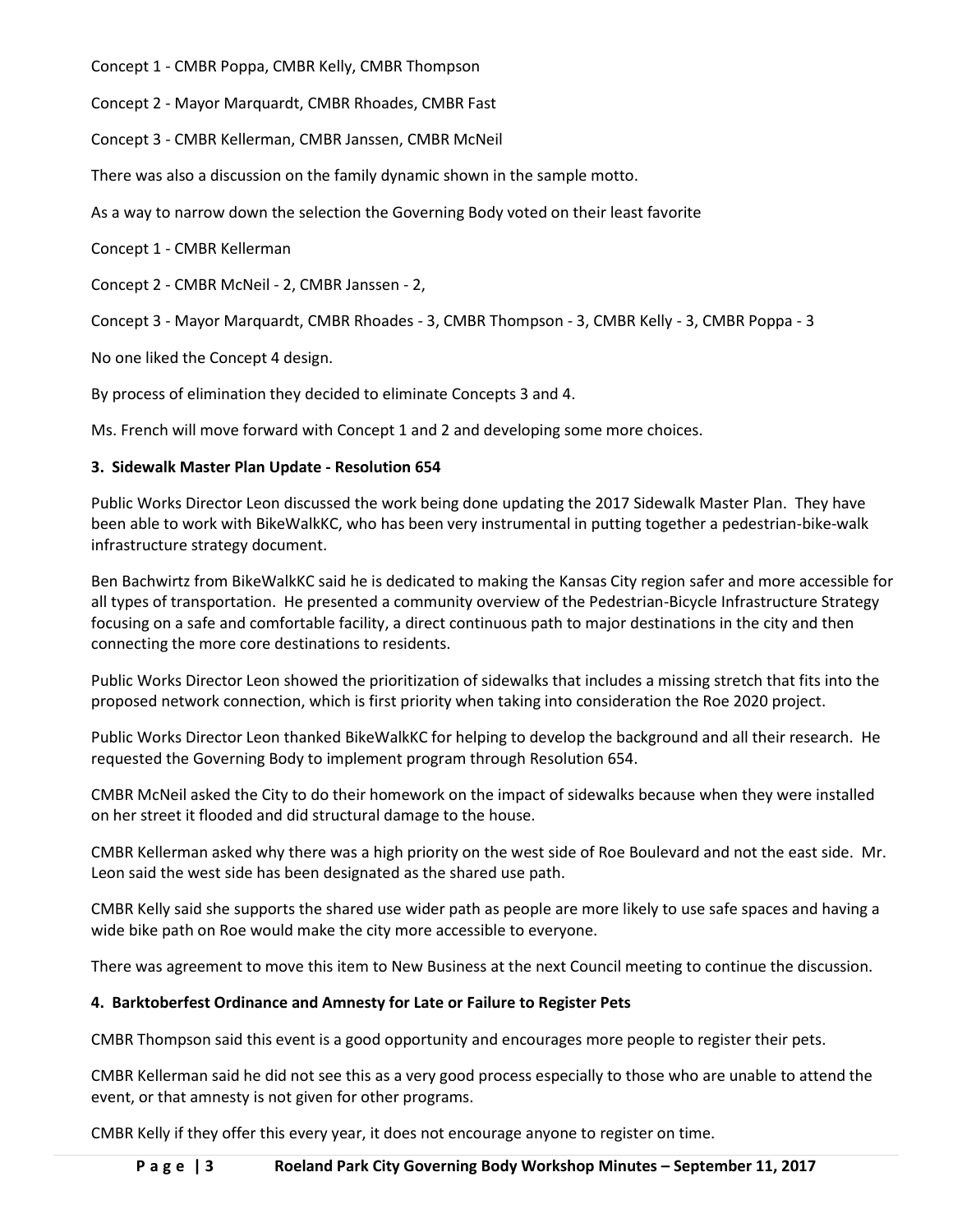Mayor Marquardt said he agreed with CMBR McNeil's earlier comments that she did not believe they should serve alcohol and it does not add anything to the event.

CMBR Kellerman added that previous councils have turned down alcohol at an event and believes it does not look good on their part of the city, especially when they look at parks and think kids and families. With the hours of 11- 3, he thinks it is unusual to drink at those hours at a park.

CMBR Poppa said he understands what people are saying in regards to serving alcohol in the park, but it is Barktoberfest which is a direct reference to Oktoberfest which is associated with beer and festivals. Last year the Events Committee raised \$500 from beer sales that went back into programming.

There was a consensus to move to New Business and continue the discussion of serving alcohol.

Half the Council also wanted to move the amnesty discussion to New Business also.

# **5. Discussion on Code Update on Reinvestment and New Construction**

CMBR Poppa said this topic came up from multiple residents who were asking about all the new construction in the city, and also a couple of workshops he attended, specifically the MARC workshop on redevelopment and investing in redevelopment. He wanted to see what the Governing Body thought about having staff write some draft language for a codes update. The code should encourage reinvestment in the new construction, while also maintaining safety and aesthetic character. The main focus would be safety such as stormwater runoff issues that happen with new construction or with tear-down and rebuilds. Also of note would be the removal of mature of vegetation and trees and quality of materials. He clarified that Roeland Park does not need to be a "style police" to homes and is not the intent of this agenda item. He is also not suggesting an architectural review board (ARB) be created.

Mayor Marquardt asked for clarification on the aesthetics portion of the proposal. CMBR Poppa said it would pertain to quality of materials and mature vegetation and not having bare lots. He personally said he would remove Item 2 which refers to an ARB.

CMBR Rhoades said removal of mature vegetation opens up a can of worms and are they saying to a resident they are unable to remove a tree to put something else in there. The person owns the land and they have a right to put what they want on there. He also had a question with Number 3 on Safety referring to a sport court. He has one in his yard and it is a huge improvement for his family and questioned that because of too much noise.

CMBR Poppa reminded the Governing Body that these points are ideas for discussion and there are safety issues that come along with tear-downs and rebuilds and with reinvestment in the community, which he would like to see addressed.

CMBR Kelly said this has been a consistent challenge with First Tier Suburbs since someone can buy a lot with a house on it, tear it down and build an even larger house on a small lot. What they need to look at is what would encourage redevelopment. They want the City to continue to grow and evolve, but she also believes they need something in place to prevent someone from building a house that is too large for the lot and does not fit the neighborhood. She would like to have some design guidelines as far as how big of a footprint is allowed when replacing a house, height limits and setbacks and the effects of the extra run-off into a neighbor's yard.

CMBR McNeil can see were Number 1 and 2 under Safety could be discussed. She said the discussion could open up some nasty stuff when discussing aesthetics. She would be more interested in discussing safety and water runoff.

CMBR Janssen asked if through the construction process these issues addressed through the Planning Commission, plan review and site review. Ms. Jones-Lacy said some of those issues are addressed such as the water run-off, asbestos abatement. With regard to materials being used, there are no specific regulations on types of material,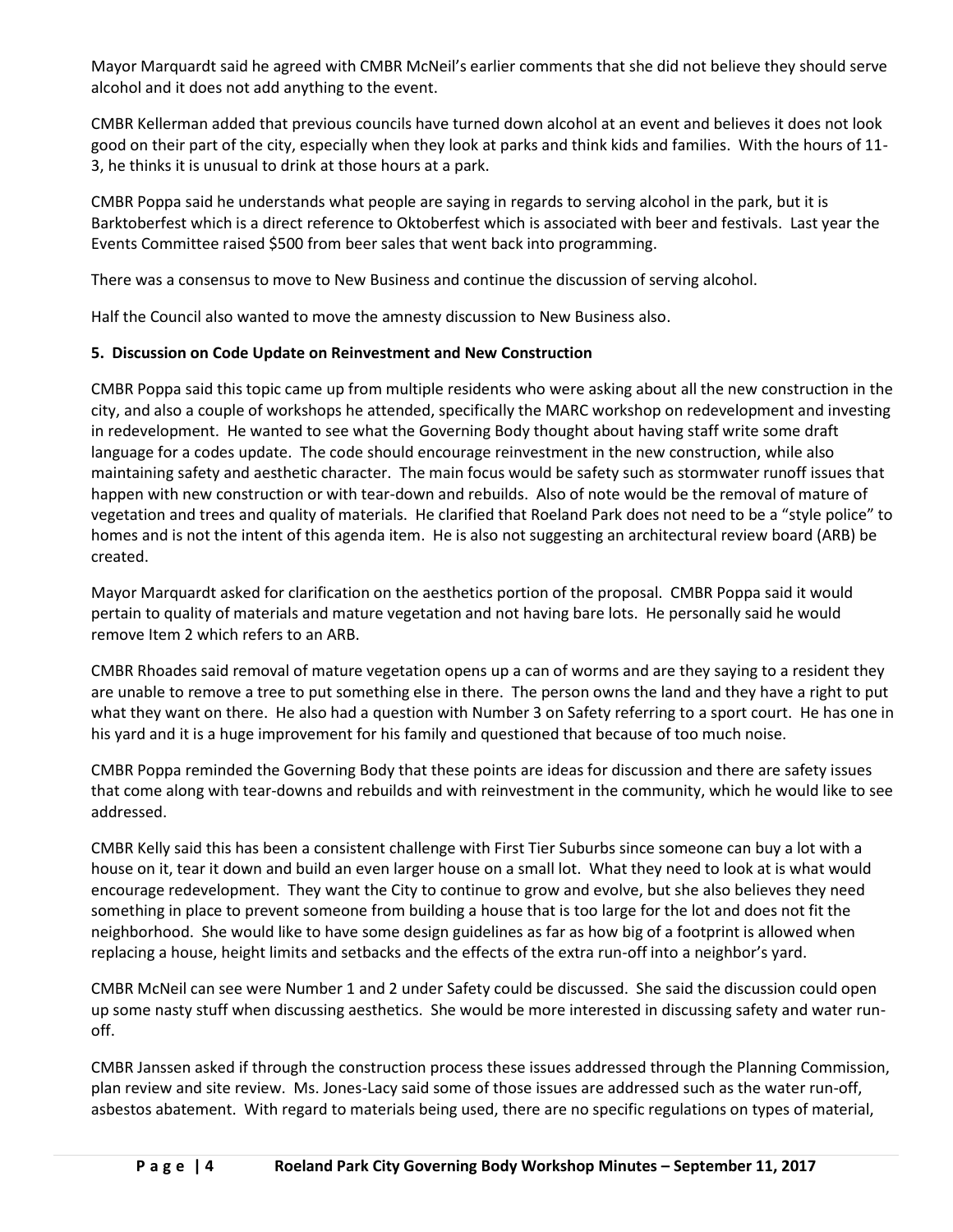but they do have references to certain materials that cannot be used. The safety and health items are mostly covered already.

CMBR Rhoades asked for someone to present something a little more acceptable to a future Workshop and he would consider it, but most he does not agree with most of the things on here.

CMBR Poppa reiterated these were just ideas to discuss and/or issues brought up by residents.

Ms. Jones-Lacy also said Building Official John Jacobson could attend a meeting and share his thoughts.

CMBR Kellerman said he has heard from residents that they would be okay with larger homes coming in as people move to larger homes to start a family and have larger families. If the City is looking to repopulate Roeland Park, then he didn't see why there wouldn't be larger homes in Roeland Park as well.

Mayor Marquardt said it is a good idea to address the stormwater concerns as well as the massing of homes and setbacks.

CMBR Fast said it is a great idea and they should take the time to look at the City's codes and that they have not spent the time looking at it like other cities have.

CMBR McNeil would like to also have setbacks reviewed.

CMBR Kellerman said he would be careful saying they would spend time on this and mentioned the months working on the re-codification of their animal ordinance. If they would like to look at a couple policies such as height restrictions and setbacks, then absolutely. He added that previous councils have spent time reviewing the codes.

CMBR Fast said the Planning Commission would need to review this too.

Ms. Jones-Lacy said items under Chapter 5 of the building code are not part of the purview of the Planning Commission. Anything regarding Chapter 16, the zoning code, the Planning Commission would have to provide their input. Ms. Jones-Lacy suggested inviting John Jacobson, the City's building official, and that he has already spent some time on this topic and has some ideas and suggestions. If there are things the Council would like him to focus on she will let him know.

CMBR Rhoades said there is a huge investment going on in Wards 2 and 4 right now and if they are going to do anything to slow that down they are making a huge mistake if they start regulating what's happening now.

CMBR Poppa said they are not talking about regulating current projects.

City Administrator Moody said he speak with John Jacobson and recognized there are differences of opinion with what should or should not be allowed in the present redevelopment. He will ask Mr. Jacobson to look at the list they put forth and cite existing regulations that address these things, so the Governing Body can reference that for themselves and gain a better understanding of what the regulations are. If he sees a shortcoming in the current regulations, he will ask him to also bring that forward.

# **6. Discuss Community Center Fitness Room Restrooms**

# **7. Bishop Miege Homecoming Parade Permit**

Police Chief Morris stated he received a letter from the security director and the principal of Bishop Miege who asked the City to waive the permit fee for their upcoming homecoming parade. He added that this has been done every year since he's been there. It is a short parade of about 15 minutes.

There was consensus to move this item to the 9/18 Consent Agenda.

### **8. City Administrator Review**